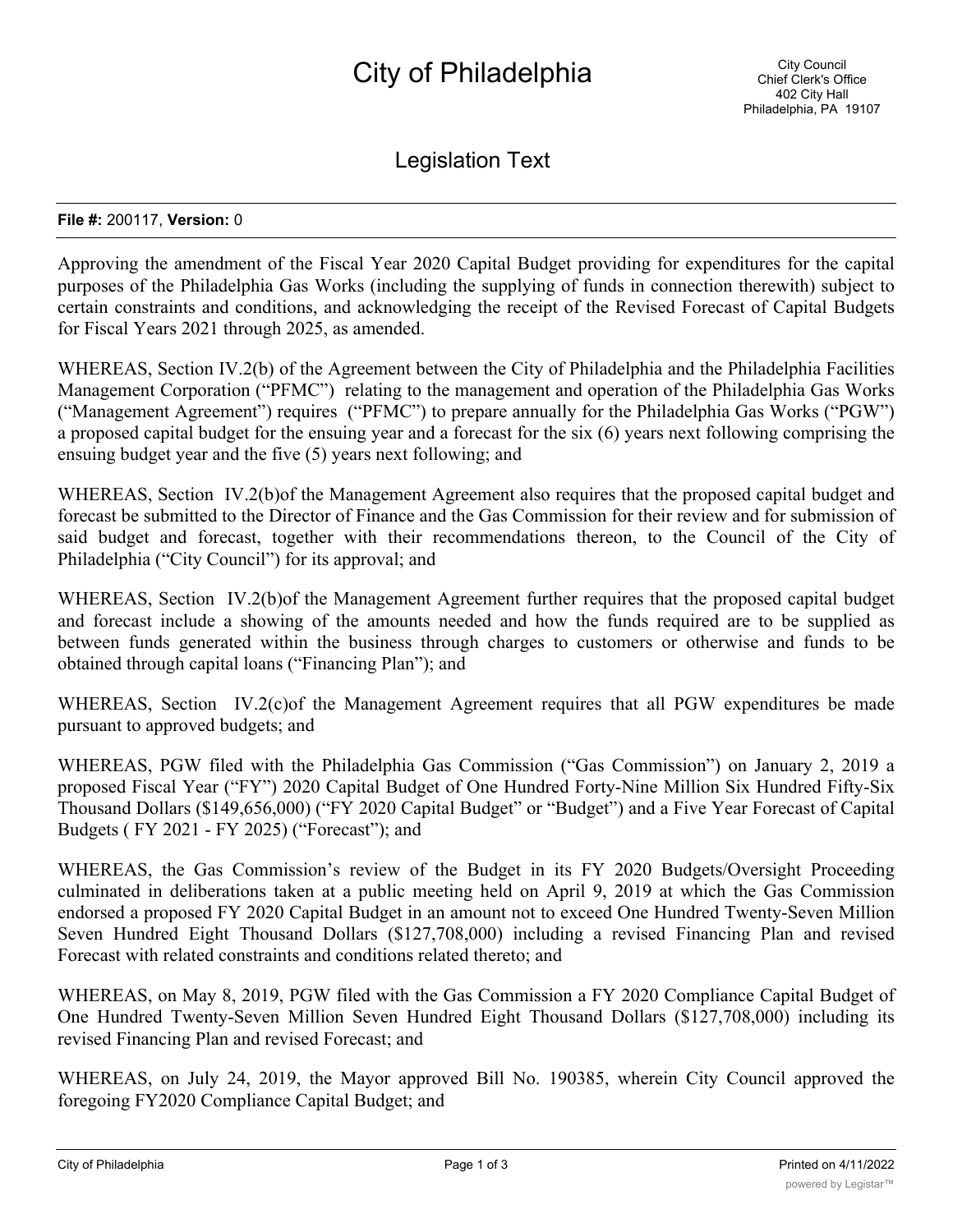WHEREAS, on May 6 2019, PGW submitted a proposed amendment that would increase the FY 2019 Capital Budget by Six Hundred Fifty Thousand Dollars (\$650,000) ("Amendment 1") so as to allow for the reauthorization of a certain line item originally included in the FY 2018 Capital Budget that was to expire on August 31, 2019; and

WHEREAS, on August 6, 2019, PGW submitted a request for a further proposed amendment that would increase the FY 2019 Capital Budget by Six Hundred Forty-Nine Thousand Dollars (\$649,000) ("Amendment 2") so as to allow for the reauthorization of an additional FY 2018 Capital Budget line item that was to expire on August 31, 2019

WHEREAS, on September 10, 2019, PGW revised its initial filings to specifically request that both budget reauthorizations be applied to the FY 2020 Capital Budget, to avoid any conflict with budget reauthorization filing deadlines contained in the Capital Program Protocols ("Final Amendment"); and

WHEREAS, the Gas Commission's review of the proposed Final Amendment culminated in deliberations taken at a public meeting held on November 12, 2019, whereupon the Gas Commission endorsed amendments to the FY 2020 Capital Budget adding One Million Two Hundred Ninety-Nine Thousand Dollars (\$1,299,000), thereby increasing the total Budget to an amount not-to-exceed One Hundred Twenty-Nine Million Seven Thousand Dollars (\$129,000,007) with related constraints and conditions; and

WHEREAS, on November 15, 2019 PGW filed with the Gas Commission an Amended FY 2020 Compliance Capital Budget of One Hundred Twenty-Nine Million Seven Thousand Dollars (\$129,000,007) ("Amended Compliance Budget"), a revised Financing Plan and a revised Forecast; and

WHEREAS, City Council seeks to provide for evolving capital needs and related expenditures of PGW by incorporating the Gas Commission endorsed amendment to the FY 2020 Capital Budget reflected in Exhibit 1 hereto; now, therefore,

*THE COUNCIL OF THE CITY OF PHILADELPHIA ORDAINS:*

SECTION 1. Approval and Acknowledgment

Pursuant to the provisions of Section IV.2(b)and IV.2(c) of the Management Agreement, the Council:

- A. does hereby approve the Fiscal Year ("FY") 2020 Capital Budget for the Philadelphia Gas Works ("PGW") in total amount not exceeding One Hundred Twenty-Nine Million Seven Thousand Dollars (\$129,000,007) as reflected in the Amended FY 2020 Compliance Capital Budget and associated revised Financing Plan, subject to the provisions of Section 3-6 of this Ordinance; and
- B. does hereby acknowledge receipt of PGW's Revised Forecast of Capital Budgets for FY 2021 FY 2025.

## SECTION 2. Spending Authorization

The amounts shown in the approved Amended FY 2020 Compliance Capital Budget ("Amended Compliance Budget") are hereby authorized for the purposes shown and shall be available for expenditure as of FY 2020